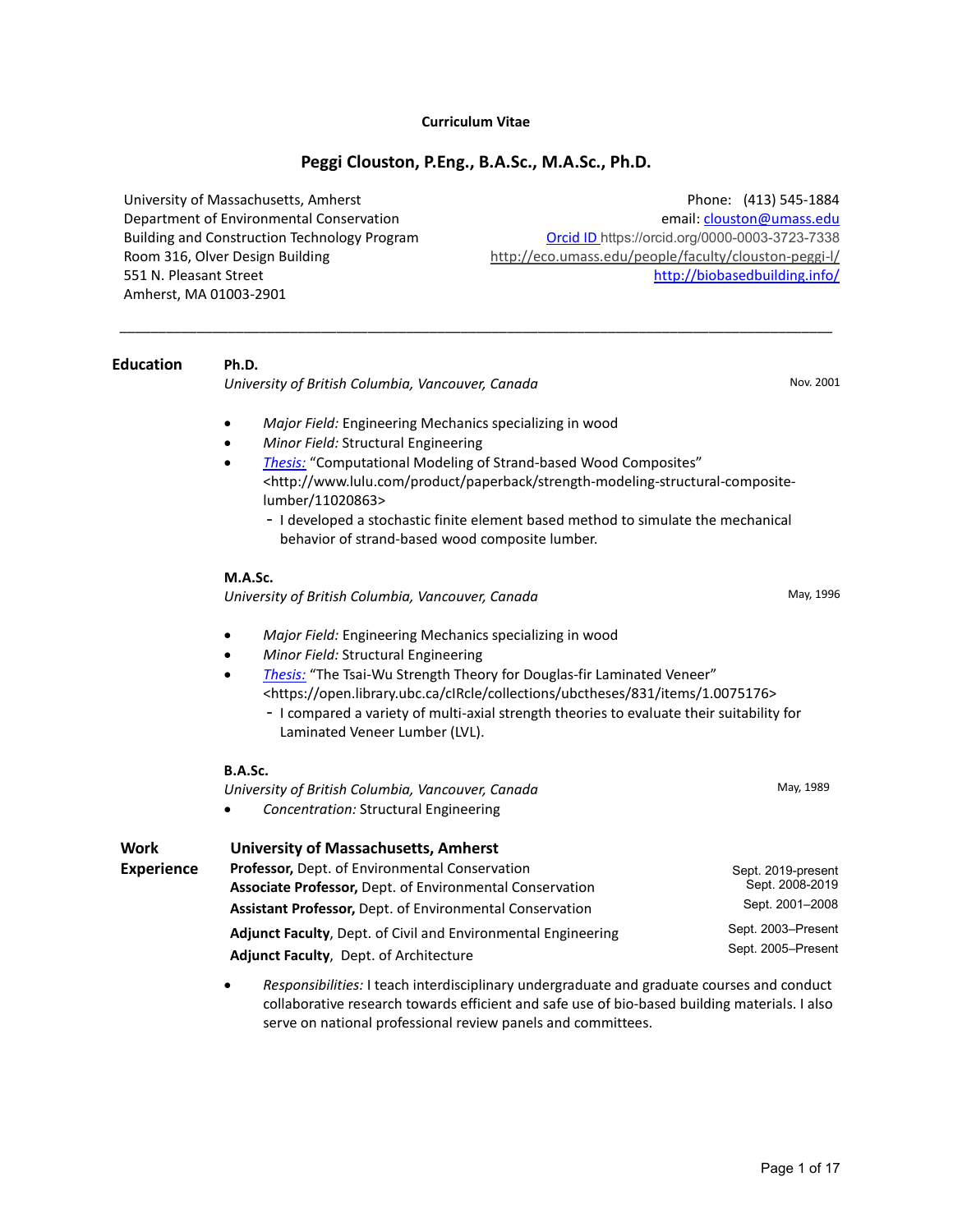# **Trus Joist MacMillan Ltd. Surrey, B.C. Canada Engineer in Training and Professional Structural Engineer** June 1989–Aug. 1993

• *Responsibilities:* I reviewed and sealed shop drawings, designed atypical trusses, designed structural repairs, engineered truss and connection details and co-supervised/trained a team of 10 draftsmen and 6 salesmen in an engineering support department.

| <b>Teaching</b>   | <b>Courses Taught</b>                |
|-------------------|--------------------------------------|
| <b>Experience</b> | University of Massachusetts, Amherst |

2001 - present

# 1. **Mechanics of Building Materials for Construction (BCT 330, 4cr**), 2002 to present - On Moodle. This is an interdisciplinary class designed for students of construction technology and architecture. Students learn to analyze internal forces and stresses in statically determinate truss systems, beams, and columns. Case studies and practical applications are employed throughout the course through in-class examples and illustrations, homework assignments and tutorial sessions

# 2. **Tectonics 2 (ARCH 650, 3cr)**, 2005 to present

- On Moodle. This course is cross-listed with Mechanics of Building Materials for Construction for students of Architecture. Course topics, objectives and website are the same as listed above for BCT 530.

#### 3. **Design of Wood Structures (BCT 540, 3cr)**, 2003 to present

- On Moodle. This is an interdisciplinary class designed for graduate students in architecture and building and undergraduate students in engineering. Students learn to describe and apply design techniques for individual wood components, including: beams, columns, trusses, wood/steel connections, and diaphragms, using both conventional lumber products as well as state-of-the-art engineered wood products. Students also work in interdisciplinary teams to compete in design/build competitions.

### 4. **Readings in** *S***ustainable Building Systems (BCT 692S, 3cr),** co-taught 2019 to present

- On Moodle. This course provides an overview of the breadth, and an introduction to the depth of research, in Sustainable Building Systems and serves as a primer for all graduate students in our program. Students read and discuss current publications with each member of the graduate faculty.

### 5. **Wood Design Studio (BCT 397B/597F, 1-3cr)** alternate years

- This course follows an inquiry-based learning format where students of engineering, construction technology, and architecture work together to design, build and test structures, explore questions, develop and research hypotheses, reflect on their own learning and gain a deeper understanding of course concepts to become better critical thinkers.<http://blogs.umass.edu/bct597f-clouston/>

### **6. Problem Solving in Mechanics (BCT597BM, 1cr), 2013 to 2018**

- This is a lab component for BCT330 where students work in teams to solve mechanics problems as well as test material strength properties

### 7. **Eco-Friendly Building (Honors 391A, 1cr)**, 2012

- This was an interdisciplinary seminar which focused on different sustainable design strategies used in the building industry.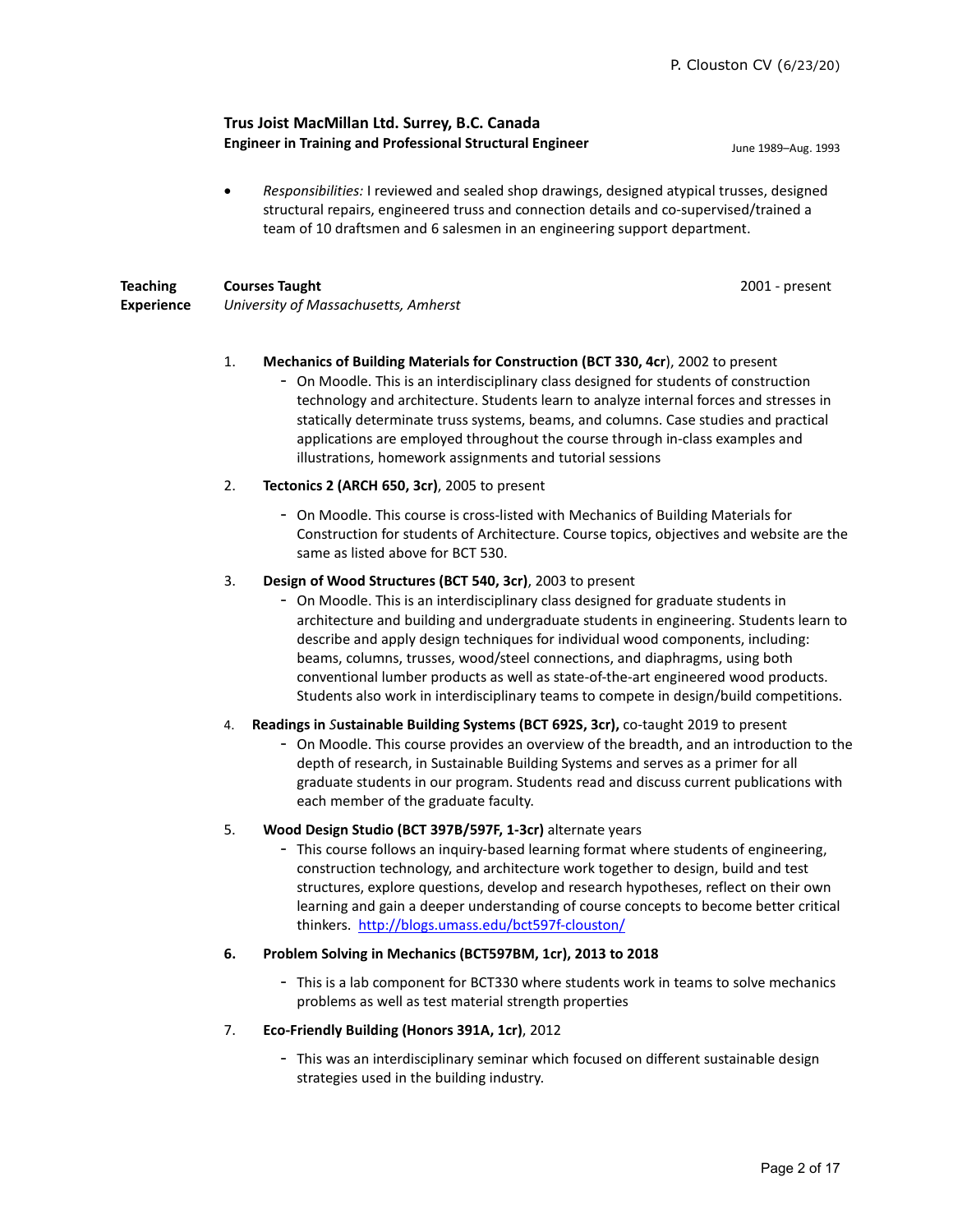#### 8. **Bio-based Building Lab (BCT 597F & ECO 697F, 3cr)** (alternate years)

- Students of Architecture, Engineering and Construction study, invent, design, build and structurally test laminated and cast composites made from natural materials.
- 9. **Principles of Light-Frame Structure Technology (BCT 313, 3cr)**, co-taught in 2001
	- Introduced concepts of force, moment and equilibrium for trusses and light-frame structures.
- 10. **Building Materials Computing (BCT 452, 3cr),** co-taught in 2001
	- Taught applications in design (beams, columns, and floor/roof layouts) using various structural analysis software packages.

#### **Teaching Assistant**

**1996-2000**

*University of British Columbia, Vancouver, Canada*

- Mechanics of Wood Products (Wood 376)
	- I ran a 2 hour weekly problem-solving tutorial session and marked weekly assignments. Course topics included statics, axial and beam stress and strain, Hooke's law, geometric section properties, transformed section analysis, and plastic section analysis.
- Applied Mechanics of Materials (Wood 386)
	- I organized and supervised the term project which entailed design, construction, and testing of three pedestrian timber bridges (one per team).

**Funded Research Projects/ Contracts**

- 1. **Clouston P.** Massachusetts Government Executive Office of Energy & Environmental Affairs (EOEEA). "Design Fabrication and Testing of CLT Pre-Qualification panels" 2017-2019. \$310,351
- 2. **Clouston P**. Unrestricted Grant for Wood on the Plaza Project 2016 (\$5000 + in-kind services and materials) total \$15,000
- 3. **Clouston P**, Arwade S, Schreyer A. NSF-CMMI Structural and Architectural Engineering (SAE) Program "Cross Laminated Timber Panels from Low-value Eastern Woods" 2015- 2019. \$390,925.
- 4. **Clouston P**, Catanzaro P. USDA (NIFA National Institute of Food and Agriculture). Experiment Station, UMass. "Low-value Local Wood in Bamboo-reinforced Glulam." 2013- 2017, \$60,000
- 5. Hoque S., **Clouston P**, Weil B. and Kelty M. USDA (NIFA National Institute of Food and Agriculture). Experiment Station, UMass. "Sustainable Performance: measuring how buildings and construction materials affect energy and climate in New England." 2013- 2016, \$45,000
- 6. **Clouston P**, Arwade S. NSF-CMMI Division of Civil, Mechanical and Manufacturing Innovation Competitive Grants program. "Modeling the Design Limit States of Structural Composite Lumber", 2009-2012, \$318,041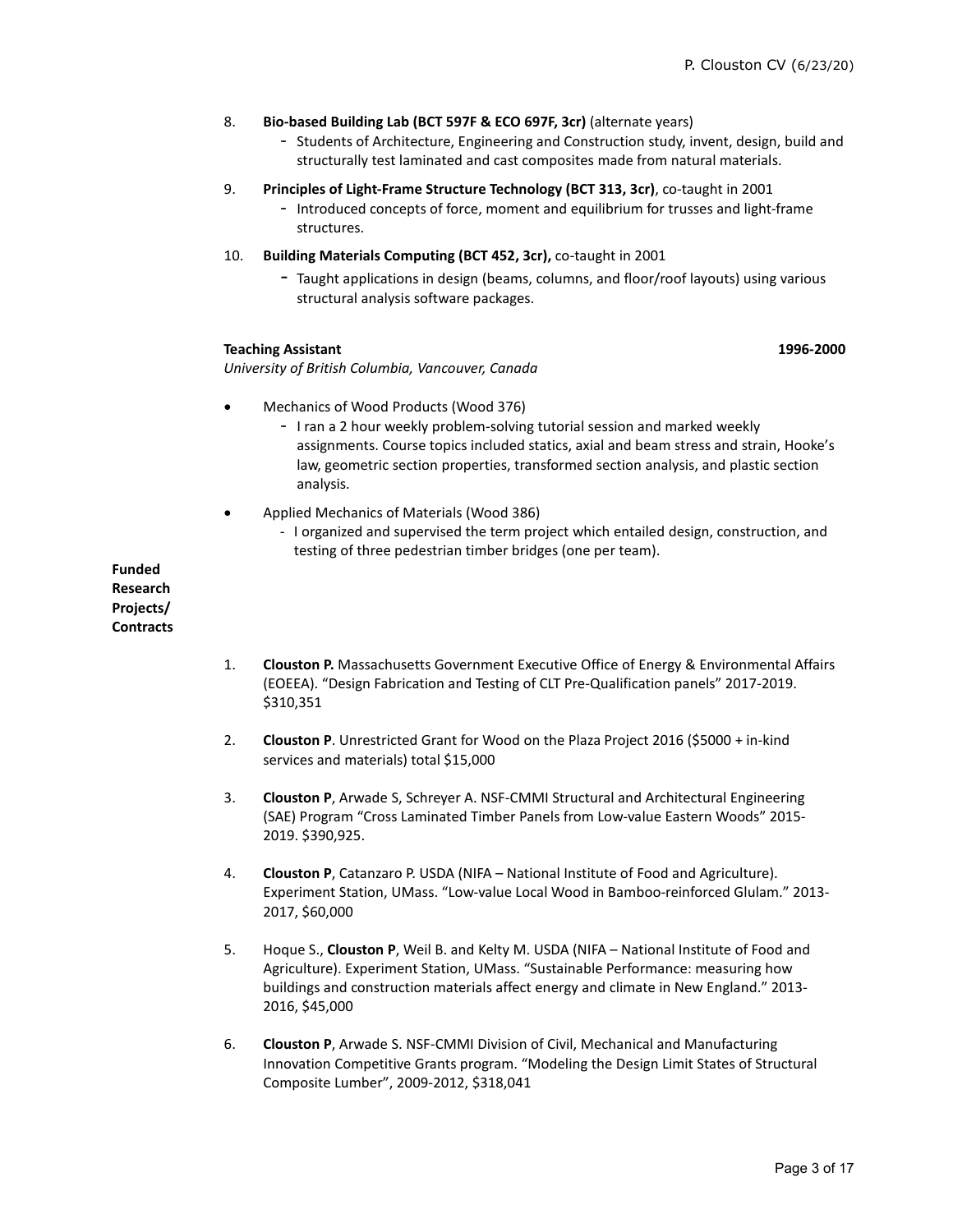- 7. **Clouston P**,USDA, Cooperative State Research Education and Extension Service (CSREES), Multistate Research Fund (MRF) project NE−1037 − Wood Utilization Research, 2009-2011, \$45,000
- 8. **Clouston P**. Stanley BOSTITCH. Pallet stringer repair using corrugated fasteners and plates, 2010, \$5900
- 9. **Clouston P**. Plycem Company, Cartago, Costa Rica. Evaluation of Mechanical Behavior of Wood-Fiber Cement When Subjected to Freeze/Thaw Cycles in New England, 2007-2008, \$16,400
- 10. **Clouston P**. Unrestricted Grant for Research in Support of Wood Structures Symposium from 2007-2011 (I-Level by Weyerhaeuser, WA.\$16,000, FastenMaster, MA \$4000, Nordic Engineered Wood, CA \$4000) total \$24,000
- 11. **Clouston P**. USDA, Agricultural Experimental Station, University of Massachusetts, Investigation of Mill Renovation in Massachusetts using Wood-Concrete Composites, 2005- 2008. \$45,000
- 12. **Clouston P**. FastenMaster, Agawam, MA. Evaluation of Mechanical Properties of Floor Truss and Structural Insulated Panel Fasteners, 2007. \$5000
- 13. **Clouston P**. Private Contract. Evaluation Mechanical Properties of Pinus Maximinoi from Coban, Guatemala, 2007, \$1000
- 14. **Clouston P**. USDA, Agricultural Experimental Station, University of Massachusetts, Computational Modeling of Mechanical Properties of Structural Composite Lumber, 2001- 2006. \$75,000
- 15. **Clouston P**. Faculty Research Grant, University of Massachusetts, Pilot Study of a Wood-Concrete Composite System, 2003-2005. \$13,000
- 16. **Clouston P** International Forest Products. Evaluation of Mechanical Properties of Balsa Wood from Equador, 2003. \$5000
- 17. Kane B. **Clouston P.** CR-19340-443947 #1, Virginia Technology Institute, Testing Shade Trees for Failure Stresses and Patterns, 2003. \$6000

**Book & Book Chapter Publications**

- 1. **Clouston P**. 2019. Chapter 6.5 Timber and Concrete. In book: Off-site and Industrialized Timber Construction. Delivering Quality and Efficiency (2nd edition). Publisher: BM TRADA. ISBN 978-1-909594-81-4.
- 2. Brause C; **Clouston P**; Darling N. 2019. 2019 BTES Conference Proceedings Integration + Innovation, Proceedings of Building Technology Educator's Society Conference: Vol. 2019, Amherst, MA. Available at[: https://scholarworks.umass.edu/btes/vol2019/iss1/56](https://scholarworks.umass.edu/btes/vol2019/iss1/56)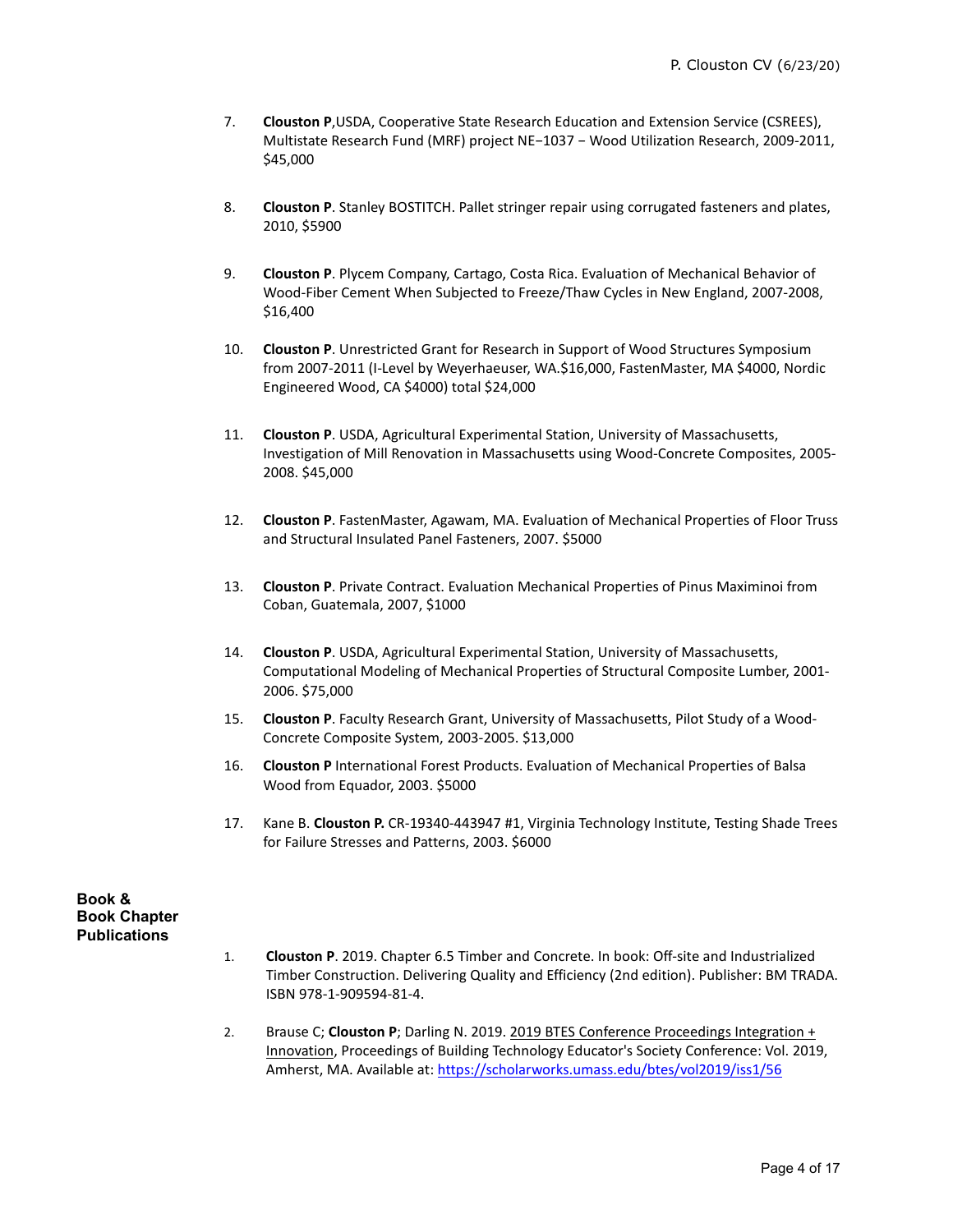- 3. **Clouston P**, Arwade SR, Amini A. 2014. Bio-based composites: from nature to engineering materials, Ch. 14: "Modeling and characterization of laminated bio-based composites for structural use". CRC Press. Taylor and Francis Group, 26p. Catalog number (K21755) and ISBN (978-1-4822-1448-2)
- 4. **Clouston P.** 2010. Strength Modeling of Structural Composite Lumber. United States: Lulu.com, ISBN: 978-0-557-47704-3, 148 pages
- 5. **Clouston P**, Mann R, Schreiber S. 2009. Without a Hitch New Directions in Prefabricated Architecture. Proceedings for 2008 Northeast Fall Conference of the Association of Collegiate Schools, UMass Amherst MA: Lulu.com, ISBN: 978-0-557-08075-5, 332 pages

# **Refereed Journal Publications**

- 1. Bahmanzad A, **Clouston P**, Arwade S, Schreyer A. 2020. "Shear Properties of Symmetric Angle-ply Cross Laminated Timber (CLT) Panels." ASCE Journal of Materials in Civil Engineering. In press
- 2. Bahmanzad, A, **Clouston, P**, Arwade, S, & Schreyer, A. 2020. "Shear Properties of Eastern Hemlock with Respect to Fiber Orientation for Use in Cross Laminated Timber." ASCE Journal of Materials in Civil Engineering, 32(7), 04020165.
- 3. Kaboli H, **Clouston P**, Lawrence S. 2020. "Feasibility of Two Northeastern Species in threelayer ANSI Approved Cross Laminated Timber." ASCE Journal of Materials in Civil Engineering. 32(3), 04020006
- 4. Schreyer A, **Clouston P.** 2019. J.W. Olver Design Building A Case Study of a US Mass Timber Building. Wood Design Focus Journal. pp. 10
- 5. Khoshbakht N, **Clouston P,** Arwade SR, Schreyer AC. 2019. "Evaluation of ASTM D5764 Dowel Connection Tests for Laminated Veneer Bamboo (LVB)." ASTM Journal of Testing and Evaluation, 47(4).
- 6. Kaboli H, & **Clouston, P**. 2018. "Eastern Hemlock in Bamboo-Reinforced Glulam." Journal of Materials in Civil Engineering, 31(1), 04018335.
- 7. Al-Sammari AT, **Clouston P**, Breña SF. 2018. "Finite-Element Analysis and Parametric Study of Perforated Steel Plate Shear Connectors for Wood–Concrete Composites." Journal of Structural Engineering, 144(10), 04018191.
- 8. Khoshbakht N, **Clouston P,** Arwade SR, & Schreyer AC. 2017. "Computational Modeling of Laminated Veneer Bamboo Dowel Connections." Journal of Materials in Civil Engineering, 30(2), 04017285.
- 9. Koh RS, and **Clouston P.** 2017. "In-Plane Shear Properties of Laminated Wood from Tension and Compression Tests of Angle-Ply Laminates." Journal of Materials in Civil Engineering, 29(11), 04017214.
- 10. Amini A, Arwade SR, & **Clouston P**. 2017. "Modeling the Effect of Void Shapes on the Compressive Behavior of Parallel-Strand Lumber." ASCE Journal of Materials in Civil Engineering, 29(9), 04017129.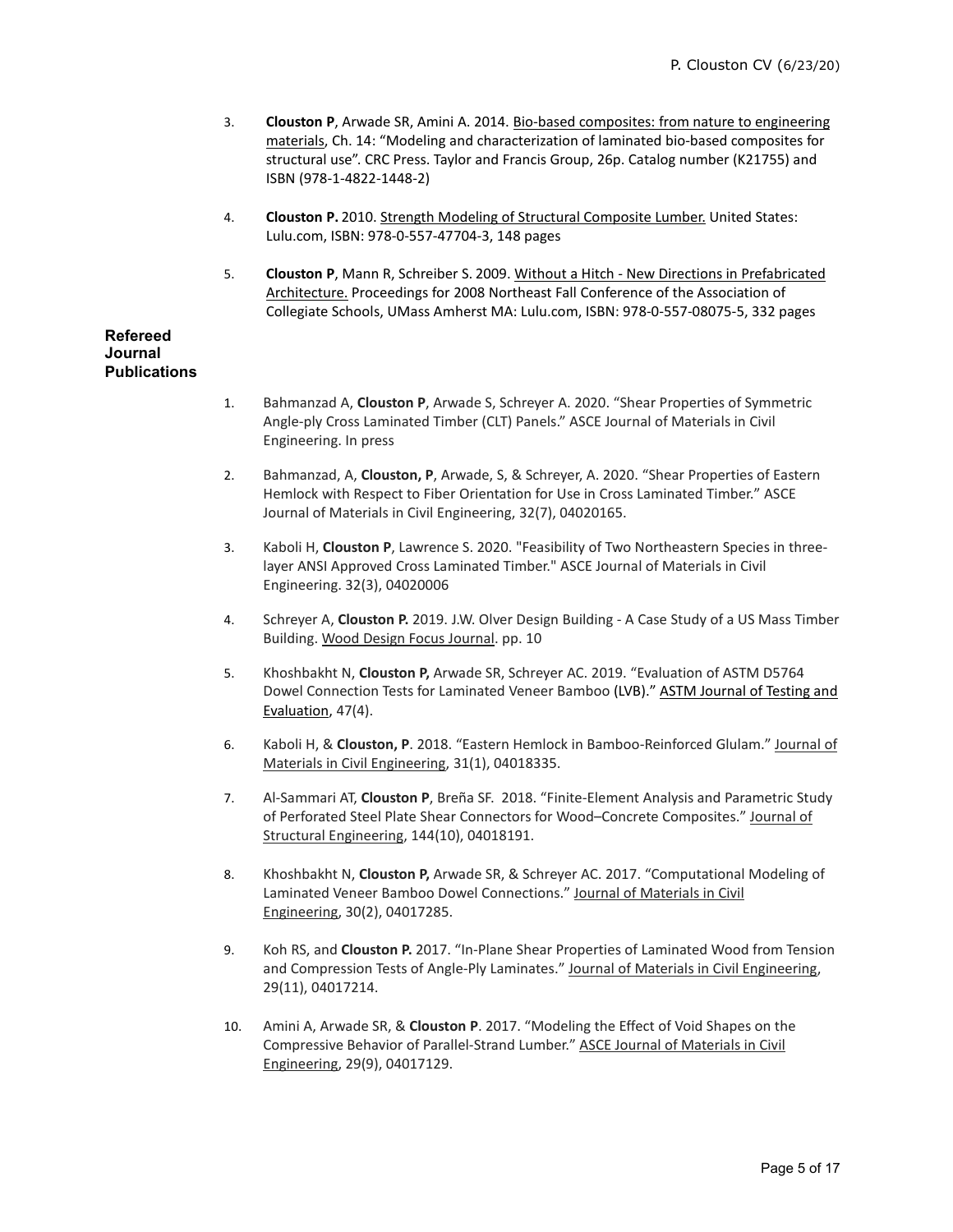- 11. Brojan L, **Clouston P**. 2017. "Straw Bale Building and its Economic Perspective" Open House International, Vol. 42, No. 1, pp. 23-28.
- 12. Witayakran S, Smitthipong W, Wangpradid R, Chollakup R, **Clouston P**. 2016. "Natural Fiber Composites: Review of Recent Automotive Trends". In: Saleem Hashmi (Editor-in-Chief). Reference Module in Materials Science and Materials Engineering, Oxford: Elsevier; p.1-9
- 13. Brojan L, Weil B, **Clouston P**. 2015. "Air Tightness of Straw Bale Construction." Journal of Green Building, Vol. 10, No. 1, pp. 99-113.
- 14. Amini A, Arwade SR, **Clouston P**, Rattanaserikiat S. 2014. "Characterization and Probabilistic Modeling of the Mesostructure of Parallel Strand Lumber" ASCE Journal of Materials in Civil Engineering. DOI: 10.1061/(ASCE)MT.1943-5533.0001116.
- 15. Brojan L., **Clouston P**. 2014. "Effect of Plaster Type and Loading Orientation on Compression Behavior of Straw Bales for Construction". ARPN Journal of Engineering & Applied Sciences,9(9).
- 16. Disén K. and **Clouston P**. 2014. "Building with Bamboo: a Review of Culm Connection Technology." Journal of Green Building, 8(4), 83-93
- 17. Yang Z, **Clouston P**, and Arwade S R. 2014. "Torsional Shear Strength and Size Effect in Laminated Veneer Lumber," ASTM Advances in Civil Engineering Materials, Vol.3, No. 1, pp. 1–11
- 18. Brojan L, Petric, A, **Clouston P**, 2013. "A Comparative Study of Brick and Straw Bale Wall Systems from Environmental Economical and Energy Perspectives." ARPN Journal of Engineering & Applied Sciences 8(11) pp. 920-926
- 19. **Clouston P**, Quaglia C. 2013. "Experimental Evaluation of Epoxy based Wood-Concrete Composite Floor Systems for Mill Building Renovations." International Journal of the Constructed Environment, Vol. 3, pp.63-74 www.constructedenvironment.com, ISSN: 2154-8587
- 20. Yang Z, **Clouston P**, Schreyer A. 2013. "Torsional Shear Tests on Laminated Veneer Lumber using a Universal-type Test Machine" ASCE Journal of Materials in Civil Engineering, Vol. 25, Iss. 12, pp. 1979 - 1983.
- 21. **Clouston P**, Schreyer A. 2012. "Experimental Evaluation of Connector Systems for Wood Concrete Composite Floor systems in Mill Building Renovations." International Journal of the Constructed Environment, Volume 2, Issue 1, pp.131-144.
- 22. Mahdavi M., **Clouston P**, Arwade S. 2012. "A Low-technology Approach toward Development of Laminated Bamboo Lumber", Elsevier: Construction and Building Materials, Vol. 29, pp. 257–262
- 23. Mahdavi M, **Clouston P**, Arwade S. 2011. "Development of Laminated Bamboo Lumber: a review of processing, performance and economic considerations." ASCE, Journal of Materials in Civil Engineering, Vol. 23, No. 7, July 1, pp. 1036-1042
- 24. Arwade S, **Clouston P**, Krupka M. 2011. "Length Effects in the Orthogonal Directions of Structural Composite Lumber." ASTM Journal of Testing and Evaluation, Vol. 39, Issue 4, July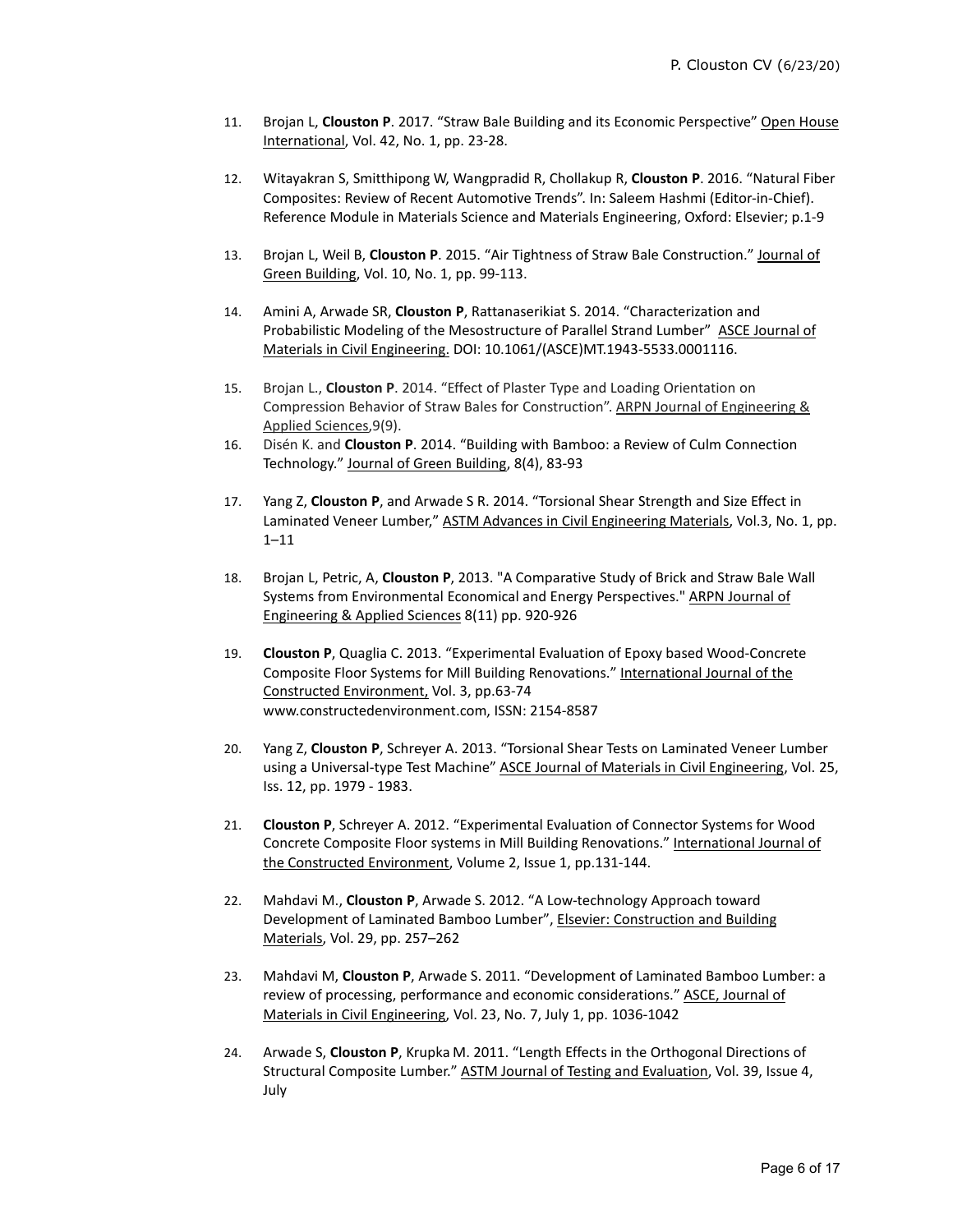- 25. Reed T, **Clouston P**, Hoque S, Fisette P. 2010. "An analysis of LEED and BREEAM assessment methods for educational institutions." Journal of Green Building, Vol. 5, No. 1, pp. 1-23
- 26. Arwade S, Winans R, **Clouston P.** 2010. "Variability of the compression strength of parallel strand lumber." Journal of Engineering Mechanics, Vol. 136, No. 4, April 1, pp. 405-412
- 27. Arwade S, **Clouston P,** Winans R. 2009. "Measurement and stochastic computational modeling of the elastic properties of parallel strand lumber." Journal of Engineering Mechanics, Vol. 135, No.9, 2009, p. 897-905
- 28. **Clouston P,** Schreyer A. 2008. "Design and Use of Wood-Concrete Composites". ASCE Practice Periodical on Structural Design and Construction, 13(4), pp. 167-175
- 29. Kane B, **Clouston, P.** 2008. "Tree Pulling Tests of Large Shade Trees in the Genus *Acer*". Journal of Arboriculture and Urban Forestry, 34(2), 2008, pp. 101-109
- 30. **Clouston P.** 2007. "Characterization and Strength Modeling of Parallel Strand Lumber". Journal Holzforschung, Vol. 61, pp. 394-399
- 31. Damery D, **Clouston P.**, Fisette P. 2007 "Wood science education in a changing world: A case study of the UMASS-Amherst building materials & wood technology program, 1965- 2005". Forest Products Journal. 57(5) pp. 19-24
- 32. Peters J, Damery D, **Clouston P.** 2006. "A Decade of Innovation in Particleboard and Composite Materials: a Content analysis of Washington State University's *International Particleboard/Composite Materials Symposium Proceedings"*. Journal of Forest Products Business Research 3(1), 13p.
- 33. **Clouston P**, Schreyer A. 2006." Wood Concrete Composites: A Structurally Efficient Material Option". Civil Engineering Practice. Boston Society of Civil Engineers (BSCE) Section / American Society of Civil Engineers (ASCE). Spring/Summer 2006, pp. 5-22
- 34. **Clouston P**, Bathon L, Schreyer A. 2005. "Shear and Bending Performance of a Novel Wood-Concrete Composite System". ASCE Journal of Structural Engineering. 131(9), pp.1404- 1412
- 35. **Clouston P,** Civjan S, Bathon L. 2004. "Experimental Behavior of a Continuous Metal Connector for a Wood-Concrete Composite System". Forest Products Journal. 54(6) pp. 76- 84
- 36. Burnett DT, **Clouston P,** Damery D, Fisette P. 2003. "Structural Properties of Pegged Timber Connections as Affected by End Distance". Forest Products Journal. 53(2) pp. 50-57
- 37. **Clouston P**, Lam F. 2002. "A Stochastic Plasticity Approach to Strength Modeling of Strandbased Wood Composites". Composites Science and Technology, 62, pp. 1381-1395
- 38. **Clouston P**, Lam F. 2001. "Computational Modeling of Strand-based Wood Composites. ASCE Journal of Engineering Mechanics. 127(8), pp. 844-851
- 39. **Clouston P,** Lam F, Barrett JD. 1998. "Interaction Term of Tsai-Wu Theory for Laminated Veneer." ASCE Journal of Materials in Civil Engineering, 10(2), pp. 112-116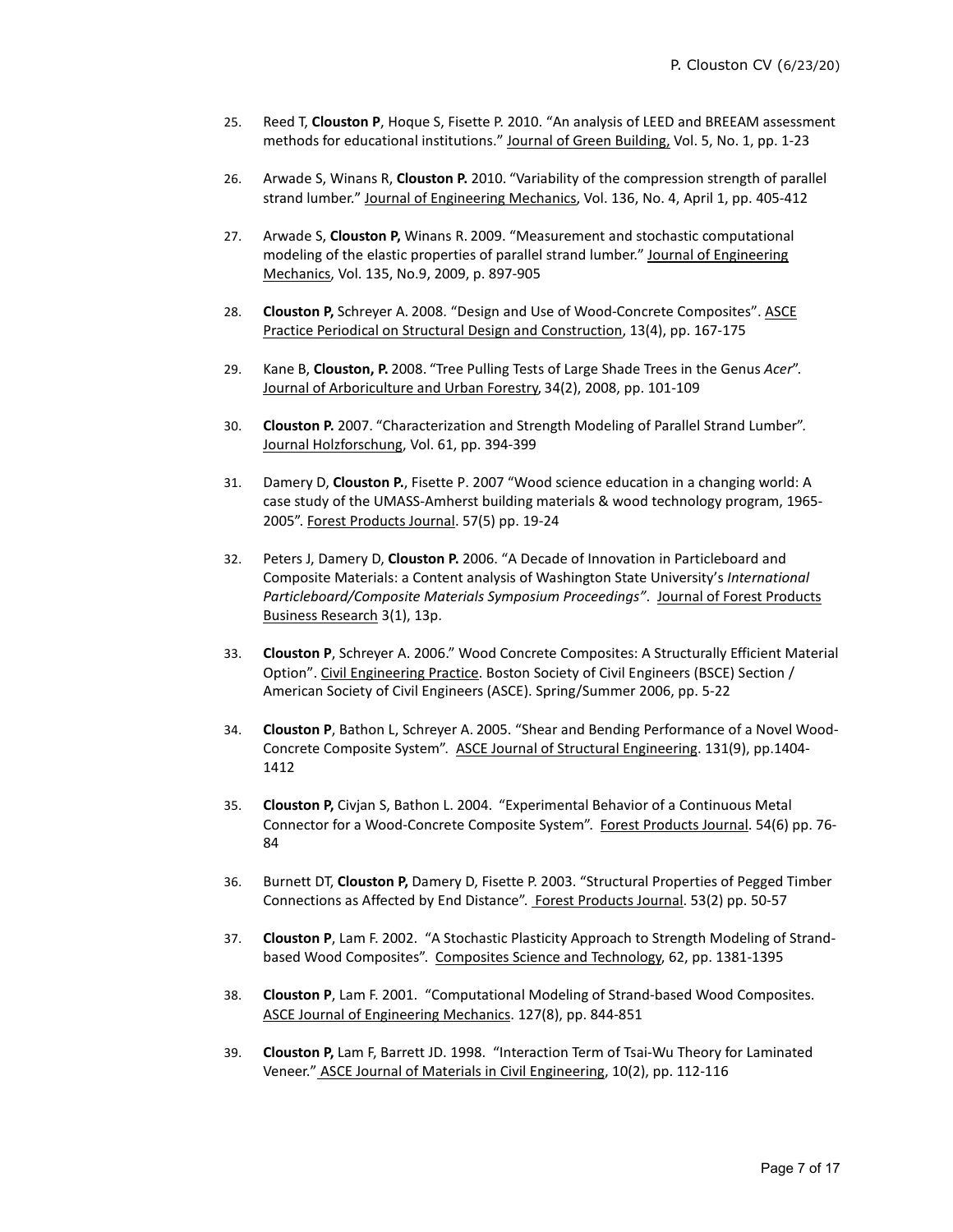40. **Clouston P,** Lam F, Barrett JD. 1998. "Incorporating Size Effects in the Tsai-Wu Strength Theory for Douglas-fir Laminated Veneer". Wood Science and Technology, 32, pp. 215-226

# **Conference Papers/Posters & Non-refereed Publications**

- 41. Bahmanzad A., **Clouston P**, Arwade, SR, & Schreyer A. 2018. "Measurement of Shear Properties of Eastern Hemlock Using Two-Plate Sher Test." In: Proceedings of the 72nd Forest Product Society (FPS) International Conference, Madison, WI, United States, June 11–14. (presentation & paper - 8 pgs)
- 42. **Clouston P**, Arwade S. Kaboli H, O'Donnell F. 2017. "Probabilistic Characterization of Defects and Elastic Modulus in Cross Laminated Timber Lam Stock." In: Proceedings of the 12th International Conference on Structural Safety & Reliability. ICOSSAR Vienna, Austria 6- 10 August 2017. (presentation & paper - 10 pgs)
- 43. Chadwell C, Gershfeld M, Kam-Biron M, Lawson J, Perkins B, Barnes C, **Clouston P**, Dong K, Kukay B, Pei S, Thompson D, Fernholz K. 2017. "Wood Education Symposium Report of Outcomes. American Wood Council. 24 pgs. (symposium proceedings)
- 44. Fiocchi L, Schreyer A, **Clouston P**. 2017. "A New Teacher on Campus". *Learning By Design*, pp 20-25. URL:<https://goo.gl/F6FmR8> (magazine article)
- 45. **Clouston P**, Schreyer A. 2016. "UMass Design Building: A Catalyst for Regional Change." In: Proceedings of the World Conference on Timber Engineering (WCTE 2016), Vienna, Austria (presentation & paper - 8 pgs)
- 46. Koh R, **Clouston P**, Heyers R, Lackner M. 2016. "Yield Criteria Assessment of Angle-ply Wood Laminates for use in Offshore Wind Turbine Blades." In: Proceedings of the 2016 World Conference on Timber Engineering (WCTE 2016), Vienna, Austria (presentation & paper - 8 pgs)
- 47. Bahmanzad A, **Clouston P**. 2016 "Retrofit of mill buildings with wood-concrete composite systems: Structural analysis and performance benefits." Prepared for the City of Holyoke, MA as part of the Renewable Energy Development Plan. May 2016 13 pp. (technical report)
- 48. **Clouston P.** 2016. "UMass Amherst Students Build Timber Grid Shell as Pop-up Exhibition on Fine Arts Center Plaza" <https://www.umass.edu/newsoffice/article/umass-amherststudents-build-timber-grid> (news article).
- 49. **Clouston P.** 2015. "Wood on the Plaza" Western Mass American Institute of Architecture (WMAIA) newsletter article.
- 50. Schreyer A. and **Clouston P.** 2015. "Timber Architecture Redefined at UMass" Western Mass American Institute of Architecture (WMAIA) newsletter article. June
- 51. Brojan L., **Clouston P.** 2015. "Advantages and Disadvantages of Straw Bale Building." Magazine AR Architecture Research. Published by the University of Ljubljana, Faculty of Architecture ISSN 1581-6974. 5pgs. (paper)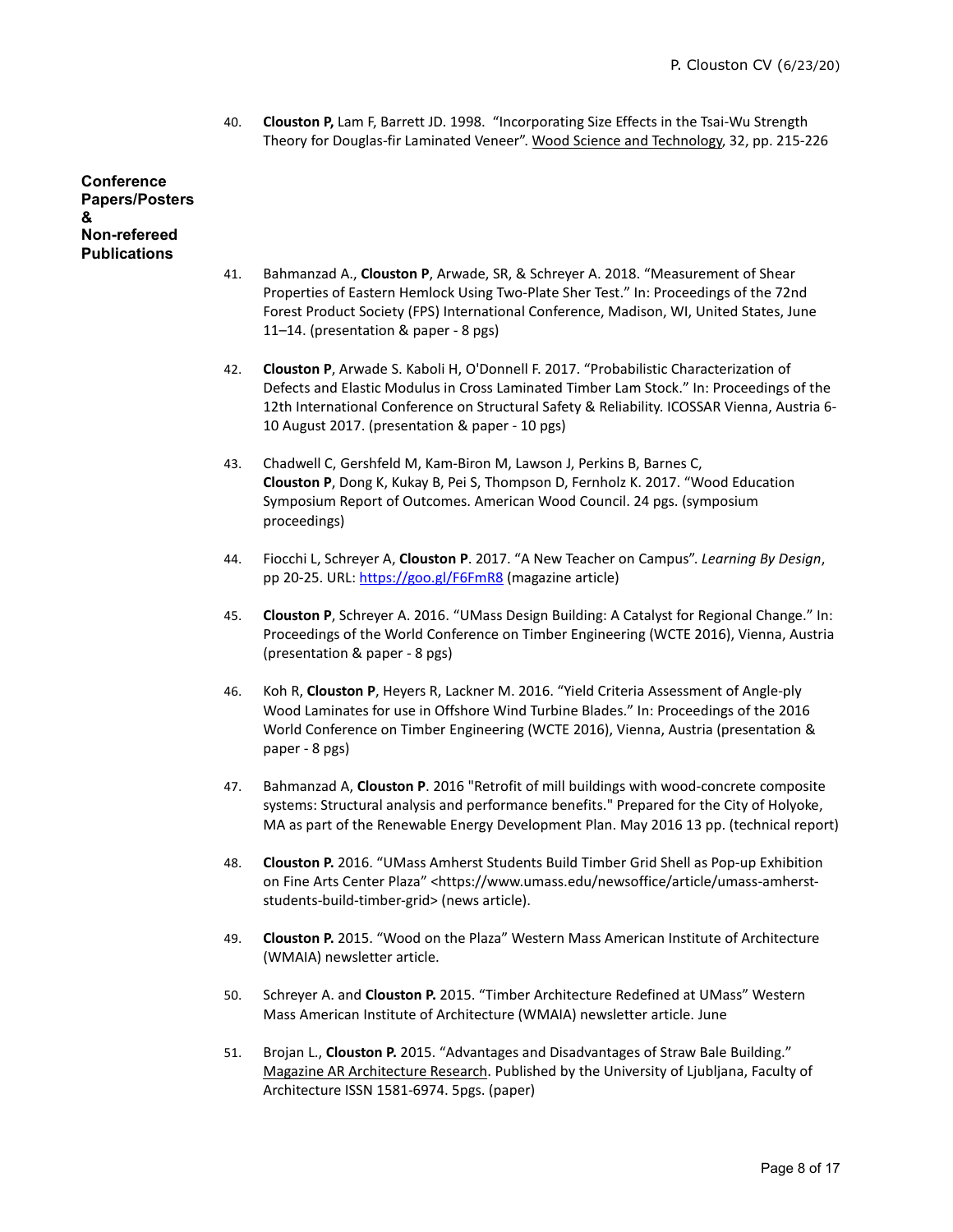- 52. **Clouston P.** 2014. "Building Big with Wood. The Woodland Steward. Massachusetts Forest Alliance, August. (journal article)
- 53. **Clouston P**, Meidani M. 2014. "Experimental and numerical evaluation of circular holes on shear strength of structural composite lumber," In: Proceedings of the World Conference on Timber Engineering." Quebec City, August 10-14 pp. 1-7. (paper and presentation)
- 54. Koh R, **Clouston P**, Heyers R, Lackner M. 2014. "Wood Composites for Utility Scale Wind Turbine Blades: a Rationalization for Wood." In: Proceedings of the World Conference of Timber Engineering, Quebec City, August 10-14 pp. 1-8. (paper and presentation)
- 55. **Clouston P**. 2014. Principles of Structural Design: Wood, Steel, and Concrete, Taylor and Francis, Boca Raton, FLSecond Edition. 2pgs (Book review)
- 56. Yang B. Z., **Clouston P.** and Schreyer A. 2013. "Torsional Shear Tests on Laminated Veneer Lumber using a Universal-type Test Machine." 18th Nondestructive Testing and Evaluation of Wood Symposium, Madison, Wisconsin, Sept 24-27 (poster and presentation)
- 57. Arwade SR, Amini A, **Clouston P.** 2013."Stochastic characteristics and modeling of structural composite lumber" In: Proceedings of the 11th International Conference on Structural Safety & Reliability (ICOSSAR), New York, June 16-20. pp. 1-6 (paper and presentation)
- 58. Beauregard, E.; **Clouston, P.**; Arwade, S. 2012. "Finite Element Analysis of Wood-Concrete Composite with Continuous Metal Connector." In: Proceedings of the 66th International Forest Products Society Convention. Washington DC, June 4-7. pp. 1-8. (paper and presentation)
- 59. Amini. A.; Arwade, SR.; \***Clouston, P.** 2012 "Study of the Effect of Void Shape on Nonlinear Compressive Behavior of PSL" In: Proceedings of the 66th International Forest Products Society Convention – Washington DC, June 4-7 (poster and presentation)
- 60. **Clouston, P**; Arwade, S. 2012. "Modeling the Design Limit States of Structural Composite Lumber" In: Proceedings of the National Science Foundation CMMI Engineering Research and Innovation Conference, Boston, MA, July. (poster and presentation)
- 61. **Clouston P,** Arwade S, Krupka M, Rattanaserikiat S, Amini A. 2011 "Microstructure and size effect in structural composite lumber.' NSF CMMI Grantees Conference, Atlanta (poster)
- 62. **Clouston P**, Schreyer A. 2011. "Truss plates for use as shear connectors in laminated veneer lumber -concrete composite systems." In: Proceedings of the Structures Congress, Las Vegas, Nevada, April 14-16. (paper and presentation)
- 63. **Clouston P,** Arwade S, Krupka M, Rattanaserikiat S, Amini A. 2011 "Modeling the design limit states of structural composite lumber." NSF CMMI Grantees Conference, Atlanta (poster)
- 64. **Clouston P,** Arwade S, Kupka M. 2010 "Length Effects in the Orthotropic Directions of Structural Composite Lumber." World Conference in Timber Engineering, Trentino, Italy (paper and presentation)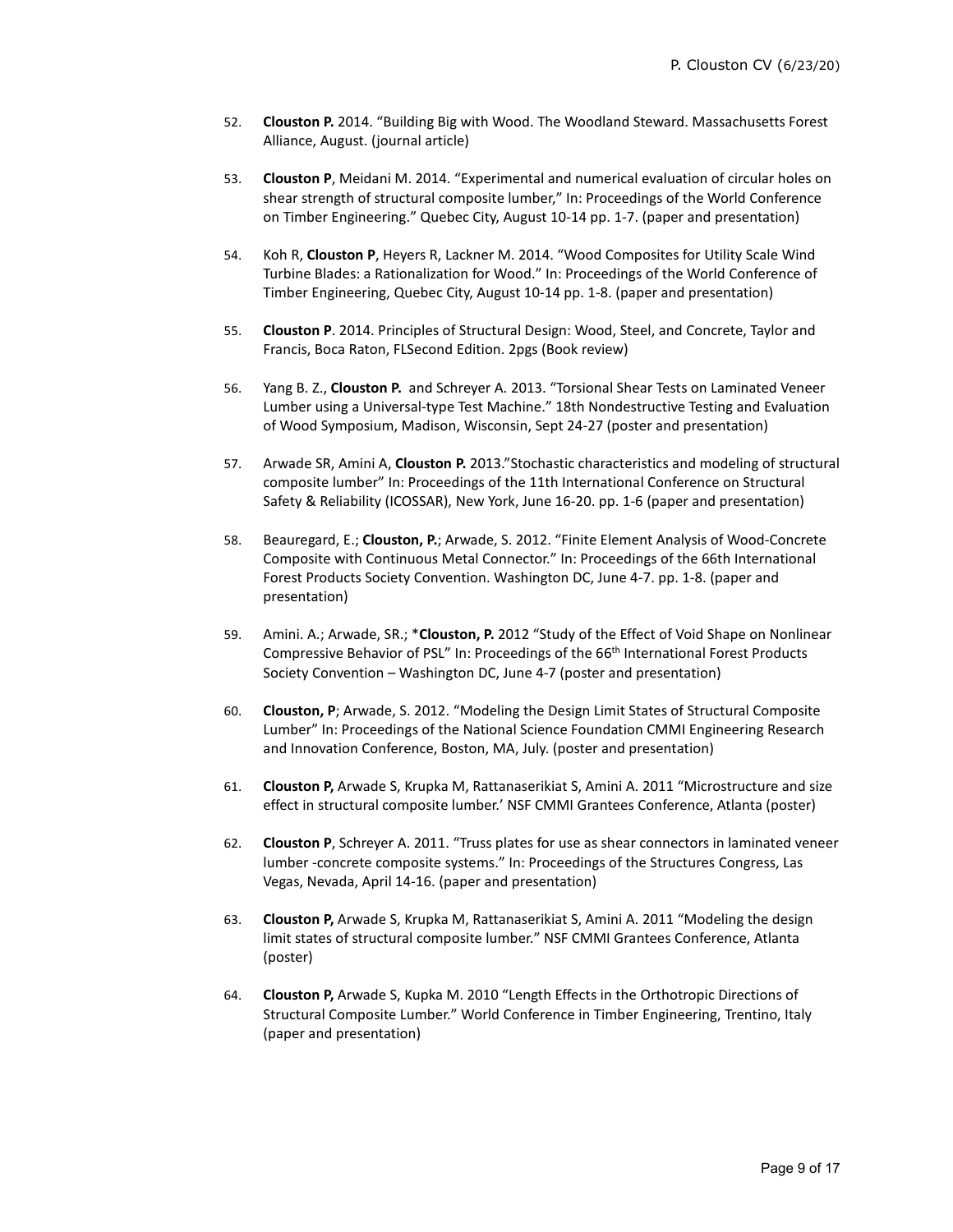- 65. Arwade S, Winans R, **Clouston P.** 2009 "Measurement and modeling of spatially varying strength in Parallel Strand Lumber." In: Proceedings of the 10th U.S. National Congress for Computational Mechanics, Columbus, Ohio (paper)
- 66. **Clouston P.** 2008. "Pedagogic Strategies for Wood Engineering in an Interdisciplinary Setting". Structures Congress, Vancouver, Canada. pp. 1-5. (paper and presentation)
- 67. **Clouston P,** Liu S. 2006. "Predicting the Influence of Macro-Void Distribution in Parallel Wood Strand Composites". World Conference of Timber Engineering, Portland, Oregon. pp. 1-7. (paper and presentation)
- 68. **Clouston P.** 2004. "Numerical Simulation of Mechanical Behavior of Parallel Strand Lumber". In: Proceedings of the World Conference of Timber Engineering, Lahti, Finland pp. 1-6. (paper and presentation)
- 69. Bathon L, **Clouston P.** 2004. "Experimental and Numerical Results on Semi Pre-stressed Wood-Concrete Composite Floor Systems for Long Span Applications". In: Proceedings of the World Conference of Timber Engineering, Lahti, Finland. pp. 1-5 (paper and presentation)
- 70. Peters J, Damery D, **Clouston P.** 2004. "Residential timber framing as a value-added approach to private non-industrial forest ownership". In: Proceedings of the World Conference of Timber Engineering, Lahti, Finland. pp. 1-6 (paper and poster presentation)
- 71. **Clouston P,** Lam F. 2000. "Computational Modeling of Strand-based Wood Composites in Compression". In: Proceedings of the World Conference on Timber Engineering, Whistler Resort, British Columbia, Canada (paper and presentation)
- 72. **Clouston P,** Lam F, Barrett JD. 1996. "On the Tsai-Wu Strength Theory for Douglas-fir Laminated Veneer". In: Proceedings of the  $4<sup>th</sup>$  International Wood Engineering Conference, New Orleans, Louisiana, USA (paper and presentation)

# **Conference Abstracts / Presentations**

- 73. O'Donnell F, Arwade S, **Clouston P.** 2019. "A Finite Element Approach to Investigating the Influence of Knots on Cross Laminated Timber. Compwood" International Conference on Computational Methods in Wood Mechanics - from Material Properties to Timber Structures. Växjö, Sweden. June 17-19 (abstract and presentation)
- 74. ODonell F, Kaboli H, **Clouston P**, Arwade S 2018. "A Probabilistic Model for the Distribution of Knot Defects in Cross Laminated Timber Lamstock" Engineering Mechanics Institute Conference. MIT, Cambridge, MA. (abstract and presentation)
- 75. 2018.O'Donnell F, Kaboli H, **Clouston P**, Arwade SR. 2017. "Defects, material properties and mechanics of cross-laminated timber with eastern hemlock as a constituent", ASCE Engineering Mechanics Institute Conference, San Diego, CA (abstract & presentation)
- 76. Khoshbakht N, **Clouston P**, Arwade S, Schreyer A. 2017. "Failure Analysis of Laminated Veneer Bamboo (LVB) Dowel Connections." 19th International Conference on Civil Engineering and Applied Mechanics. World Academy of Science, Engineering and Technology Conference, 24-25 April, 19(4) Part XVII, Boston, MA (abstract & presentation)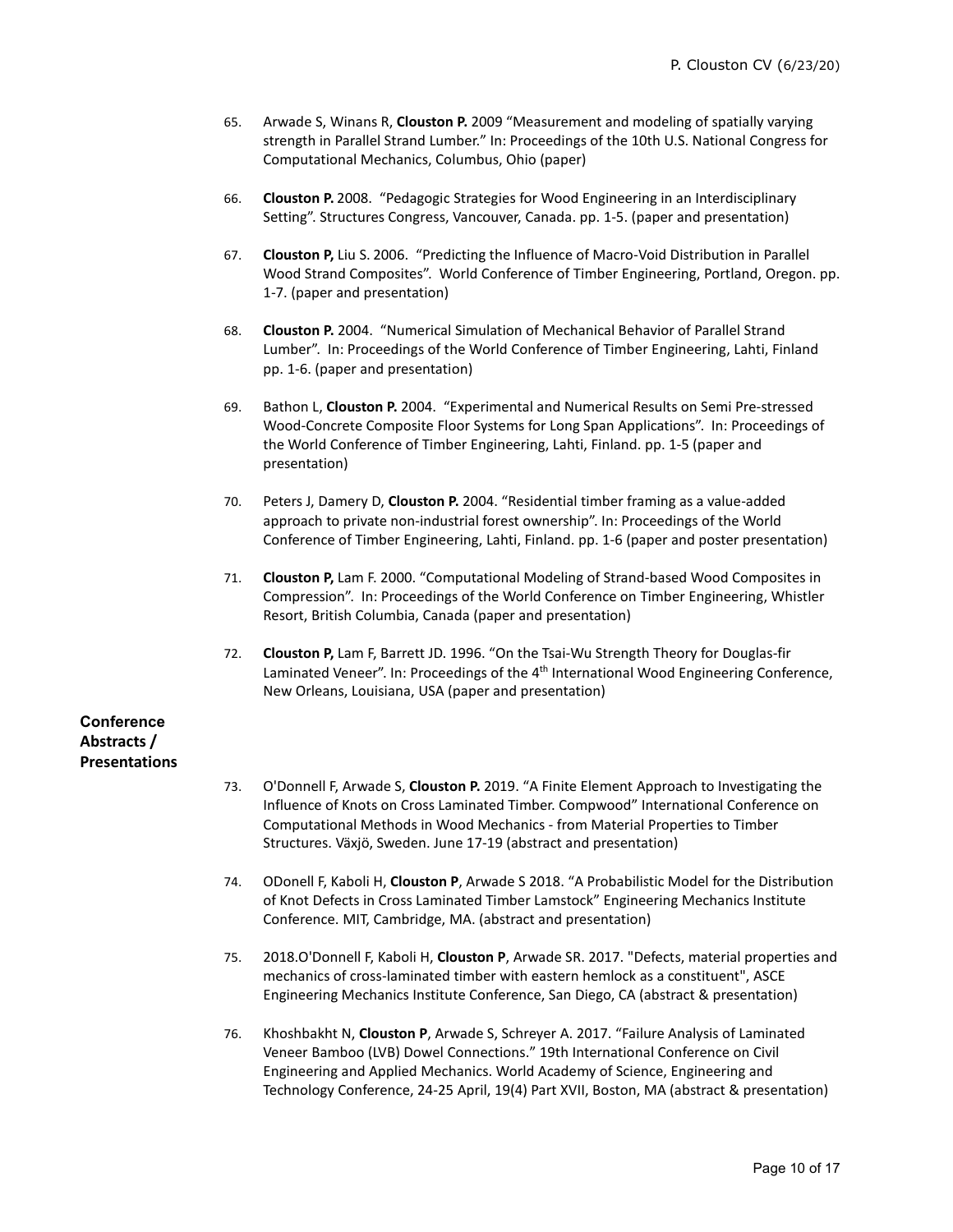- 77. Kaboli H., **Clouston P.** 2016. "Low Grade Eastern Hemlock in Bamboo reinforced Glulam" 70th Forest Products Society International Convention Portland Oregon, USA FPS (abstract & presentation)
- 78. Koh R, **Clouston P**, Heyers R, Lackner M. 2016. "Yield Criteria Assessment of Angle-ply Wood Laminates for use in Offshore Wind Turbine Blades." 17th Annual International Conference on Experimental Mechanics (ICEM), Rhodes Greece July 3-7. (abstract & presentation)
- 79. Arwade SR, Zhang G, **Clouston P**. 2014. Characterization and modeling of the micro- and nanostructure of structural composite lumber, EMI 2014 Engineering Mechanics Institute Conference, Hamilton, Ontario, August 5-8 (abstract and presentation)
- 80. Koh R, **Clouston P**, Heyers R, Lackner M. 2014. "Wood Composites for Utility Scale Wind Turbine Blades: Rationalization, Development and Mechanical Testing of Angle-Ply Laminated Veneer Lumber",1st International Conference on Mechanics of Composites, Stony Brook University, June 9-12 (abstract and presentation)
- 81. Brojan L., **Clouston P.** 2013. "Advantages and Disadvantages of Straw Bale as a Building Material." Fourth International Conference on the Constructed Environment, Lisbon, Portugal, September (abstract and presentation)
- 82. Yang, B, **Clouston, P.** 2013. "Adaptation of a Universal-type Test Machine for Torsion Shear Tests on Laminated Veneer Lumber" Forest Products Society 67th International Convention, Austin TX June 9-11 (abstract and presentation)
- 83. Amini A, Arwade SR, **Clouston P**, Rattanaserikiat S. 2013. "Characterization and Probabilistic Modeling of Three Dimensional Voids in Parallel Strand Lumber." ASCE-EMI Engineering Mechanics Conference, Northwestern University, Evanston, IL August 4-7 (abstract and presentation)
- 84. **Clouston, P**. 2011 "Sustainable Building Materials: Emerging Technologies" 2011 Wood Structures Symposium, UMass, Amherst. (presentation)
- 85. Amini A, Arwade S, **Clouston P,** Rattanaserikiat S. 2011 "Characterization and Probabilistic Modeling of Three Dimensional Voids in Parallel Strand Lumber." ASCE-EMI Eng. Mechanics Conference, Boston, June (abstract and presentation)
- 86. Yang Z, **Clouston P,** and Arwade S. 2011 "Torsional Shear Strength and Size Effect of Structural Composite Lumber." Forest Products Society 65<sup>th</sup> International Convention, Portland, Oregon, June (abstract and presentation)
- 87. Arwade S, Winans R, **Clouston P.** 2009 "Modeling strength variability in Parallel Strand Lumber." International Conference on Structural Safety and Reliability, Osaka, Japan (abstract and presentation)
- 88. **Clouston P.** 2006. "Characterization and Strength Modeling of Parallel Strand Lumber". 7th World Congress on Computational Mechanics, Los Angeles, California (abstract and presentation)
- 89. **Clouston P,** Lam F. 2001. "Computational Modeling of Strand-based Wood Composites". Society of Experimental Mechanics, Portland, Oregon, USA (abstract and presentation)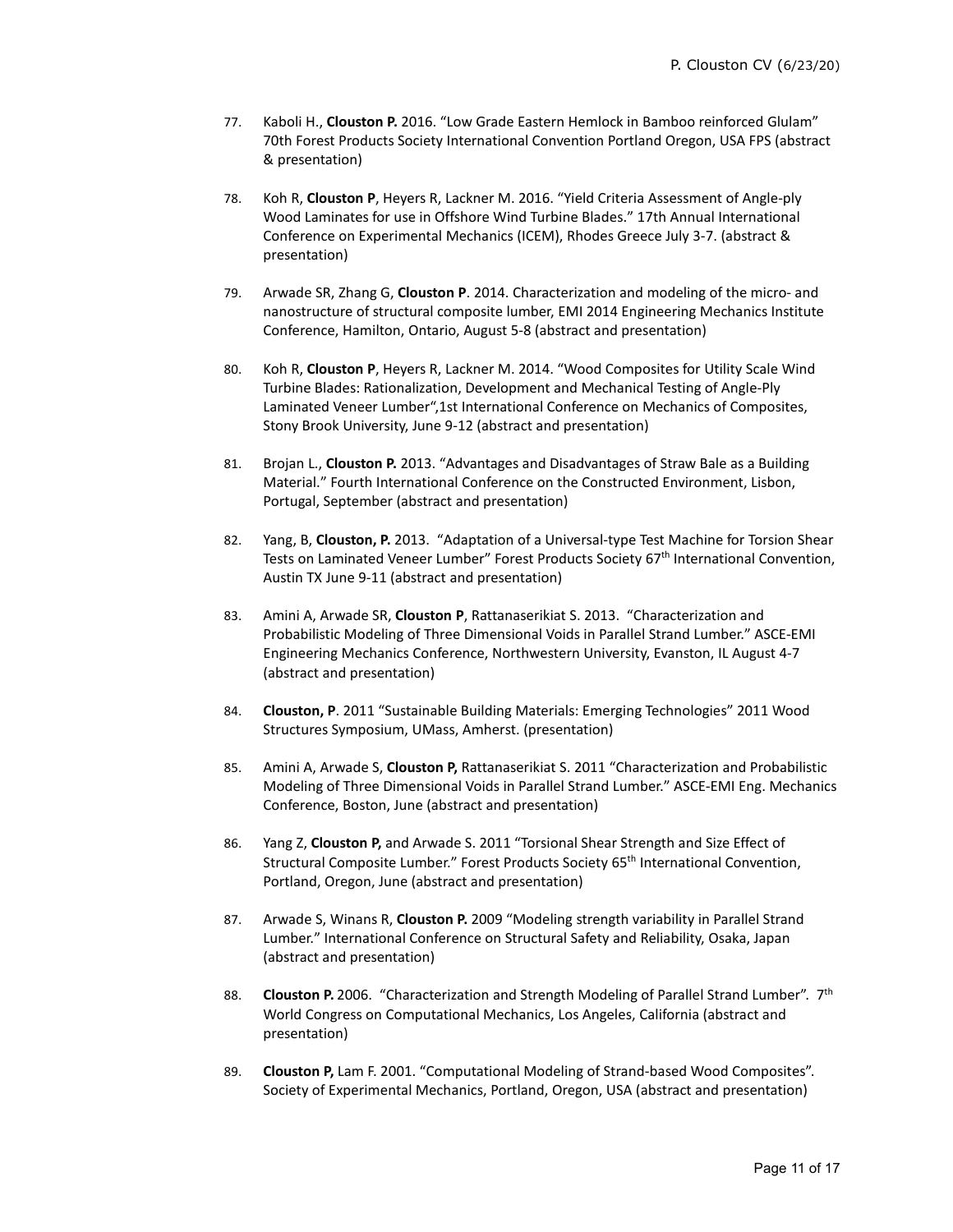90. **Clouston P,** Lam F. 2001. "Nonlinear Modeling of Strand-based Wood Composites in Bending". International Conference of Advanced Engineered Wood Composites, Bethel, Maine, USA (abstract and presentation)

### **Invited Presentations**

- 1. **Clouston P**, 2020: "#MassTimber & the Olver Design Building". Webinar by Built Environment Plus. https://builtenvironmentplus.org/event/against-the-grain-designingand-building-with-cross-laminated-timber/ May 1
- 2. Perkins A, **Clouston P**, Chung T. 2019. "Mass Timber Construction: What Why and How." Greenbuild International Conference and Expo. Atlanta, Georgia, November 19-22.
- 3. **Clouston P**, 2019. "Research on Mass Timber at the Olver Design Building ", Mass. Forest Alliance Annual Meeting. Westborough, MA. October 26
- 4. **Clouston P**. 2019. "Timber-Concrete Composite Floor Technology: Research Design and Implementation" WoodWorks Webinar. July 10, 2019. Available online: https://vimeo.com/347381832
- 5. **Clouston P**. 2018. "A New Era for Wood Building Construction: Benefits for the Environment and Research Evaluating the Use of MA Species" Presented to the Franklin Regional Planning Board (FRPB), Greenfield MA, November 1
- 6. Chung, T. & **Clouston P.** 2018. "UMass Design Building: From Concept to Occupancy" The Maine Mass Timber Event: Seizing the Opportunity. University of Maine, Orono, ME. October 11.
- 7. Rivard, M. & **Clouston P**. 2018. Lunch and Learn for MA Government Department of Capital Assets Management and Maintenance (DCAMM). Boston, MA. October 5
- 8. **Clouston P.** 2018. "A New Era for Wood Building Construction: Benefits for the Environment and Research Evaluating the Use of MA Species" Presented to the Mohawk Trail Woodlands Partnership Advisory Committee, Charlemont, MA, July 17
- 9. Chung, T. & **Clouston P**. 2018. "UMass Design Building: A Firsthand Account from Design through Owner Occupancy" WoodWorks Webinar (988 participants) URL: http://www.woodworks.org/education/online-seminars/ May 9
- 10. **Clouston P.** 2018. "From Innovation to Implementation: Emerging Bio-Based Building Technologies from UMass Amherst". Faculty Visit/Seminar. Oregon State University. February 21, 22
- 11. Chung, T. & **Clouston P**. 2017. "UMass Design Building: A Firsthand Account from Design through Owner Occupancy" WoodWorks Northeast Mass Timber Symposium in NYC, NY. November 16
- 12. **Clouston P**, 2017. Midcoast Conservancy "A Day in the Woods". Jefferson ME. October 14
- 13. **Clouston P**, 2017. "High-Tech Timber", Mass. Forest Alliance Annual Meeting. Westborough, MA. June 3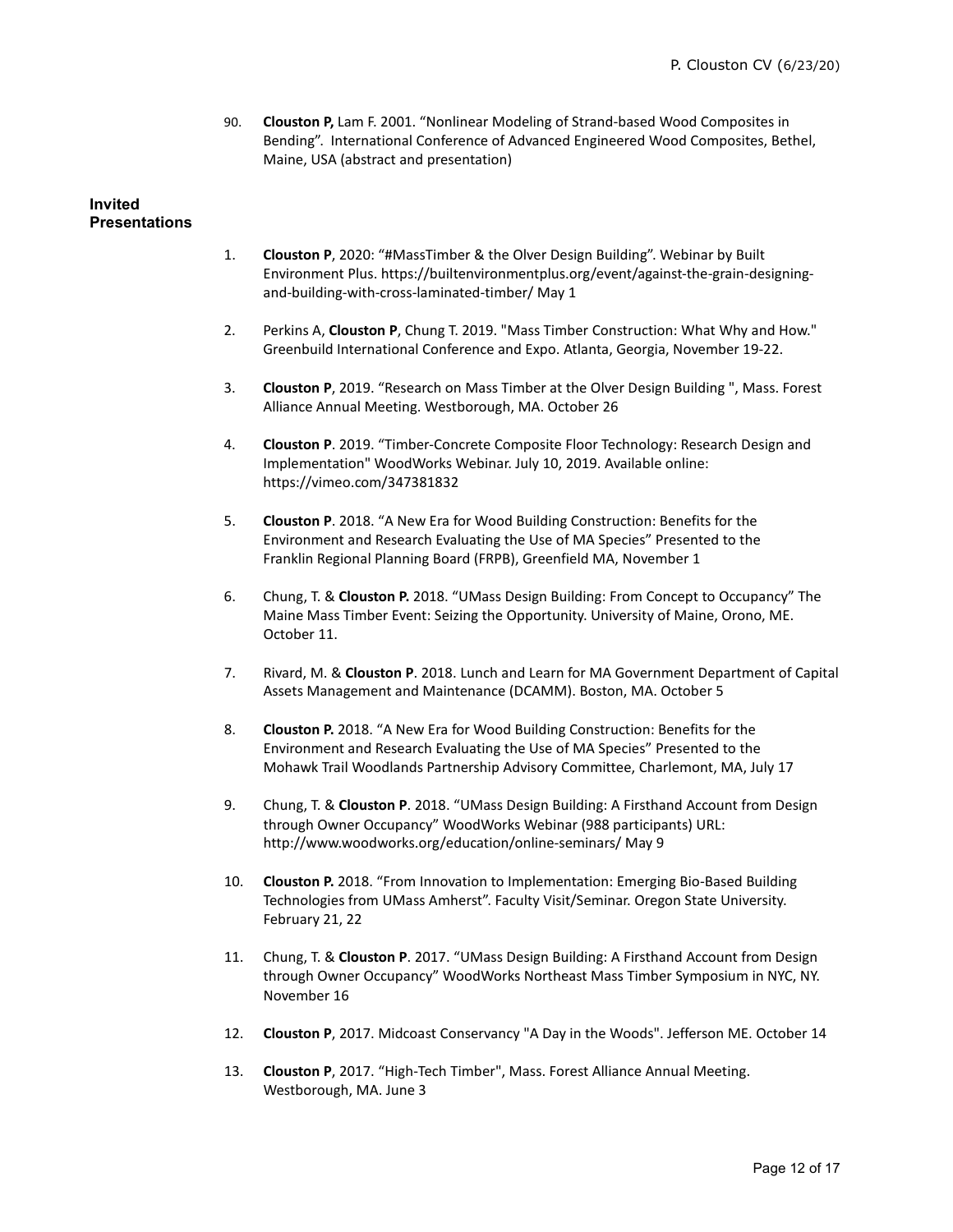- 14. **Clouston P**, 2017. "Timber-Concrete Composite Floor Technology: Research Design and Implementation", Two 1 hour sessions. WoodWorks Wood Solution Fair, Seattle, WA. April 25
- 15. **Clouston P**, 2017. "Why Wood? High-Tech Timber in the Design Building", Harvard Forest Seminar. Broadcasted on-line. UMass, Amherst, MA. April 14
- 16. **Clouston P**, 2017. "High-Tech Timber", Guest Lecture. Architecture Department, MIT, Cambridge, MA. March 13
- 17. J. Dubois, **Clouston P**, Kim Y. 2016. "Combatting Climate Change with Timber Construction", New England Sustainable Energy Association (NESEA), Building Energy Boston, MA, March 8-10
- 18. **Clouston P**, Brungraber B., Kim Y. 2016.*"*Combatting Climate Change with Timber Construction*",* SCUP 2016 North Atlantic Regional Conference, The New School | New York, NY, March 22
- 19. **Clouston P**, Schreyer A. 2016. "The UMass Design Building: A Firsthand Guide to Designing and Constructing Mass Timber Structures" WM | AIA Monthly Programs, UMass, Amherst, MA. April 2. URL[: http://www.wmaia.org/continuinged.html](http://www.wmaia.org/continuinged.html)
- 20. Marc Rivard, Tom Chung, **Clouston P**, Schreyer A. 2016. "Big Buzz on Tall Wood in Massachusetts", WoodWorks, URL: [http://www.woodworks.org/wpcontent/uploads/CLOUSTON-SCHREYERUMass-Design-](http://www.woodworks.org/wpcontent/uploads/CLOUSTON-SCHREYERUMass-Design-Building-160517.pdf)[Building-160517.pdf](http://www.woodworks.org/wpcontent/uploads/CLOUSTON-SCHREYERUMass-Design-Building-160517.pdf)
- 21. **Clouston P**, 2016. "Wood in Construction: a Global Perspective", New England Forestry Foundation Annual Meeting. Littleton MA. June 4
- 22. **Clouston P**, Dubois J., Kim Y. 2015.*"*Combatting Climate Change with Timber Construction*",* SCUP 2015 North Atlantic Regional Conference, Rhode Island School of Design, Providence, RI, April 13
- 23. **Clouston P**. 2015. "UMass Design Building: High-Tech Timber" Smith College Engineering Forum, Northampton, MA, Nov 12
- 24. **Clouston P.** 2015. "Women in Design Keynote Breakfast: Research. Innovate. Design." Panel Member. Architecture Boston Expo (ABX) 2015, Boston Convention and Exhibition Center, Nov 17
- 25. **Clouston P**. 2014. "Emerging Technologies with Wood and Bio-based Building Products" American Institute of Architects (AIA) KnowledgeNet Webinar, May 29
- 26. **Clouston P**. 2014. "Using Wood in Constructing Today's Sustainable Buildings" Forest Forum XXI, Harvard Forest, Petersham, MA, May 7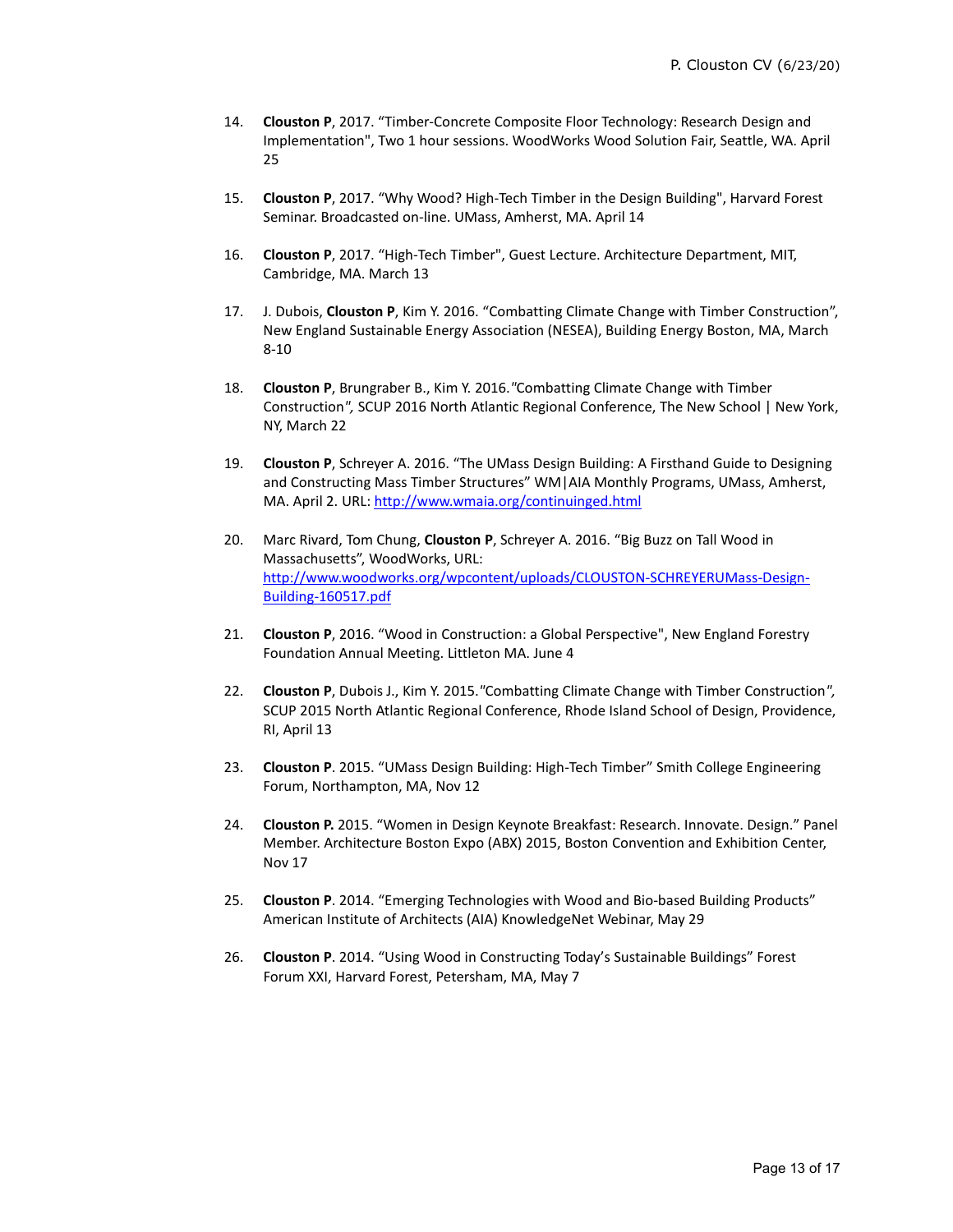- 27. **Clouston P**. 2012. "Sustainable Building Materials: Emerging Technologies." Wood in the 21<sup>st</sup> Century: Design and Preservation of Contemporary & Historic Architecture" Massachusetts Institute of Technology (MIT), Cambridge, MA
- 28. **Clouston P**. 2011. "Wood: A New Direction in Science and Engineering." Daughters of Invention Lecture Series, Smith College, Northampton, MA
- 29. **Clouston P**. 2011. "Innovative & Sustainable Building Materials" Department of Environmental Conservation Seminar Series, UMass, Amherst, MA
- 30. **Clouston P**. 2009. "Structural Wood Composite Research and Green Building" Civil and Environmental Structures Seminar, UMass, Amherst, MA
- 31. **Clouston P**. 2009. "How UMass Leads the Way: Preparing Students for Careers in the Green Economy." Women of UMass Event, Framingham, MA
- 32. **Clouston P**. 2006. "Characterization and Strength Modeling of Parallel Strand Lumber." Given at the 7th World Congress on Computational Mechanics. Los Angeles, California
- 33. **Clouston P.** 2003. "A Stochastic Plasticity Approach to Strength Modeling of Wood Composites". 37th International Wood Composite Materials Symposium and Technical Workshop, Pullman, Washington, USA
- 34. **Clouston P**. 2003. "Application of a New Wood-Concrete Concrete Composite System", given at the Boston Society of Civil Engineers' (BSCE) Structural Meeting
- 35. **Clouston P**. 2002. "Engineered Wood Products Detailing", given at the Home Builder's Association (HBA) meeting, Amherst, MA
- 36. **Clouston P**. 2002. "Demystifying Engineered Wood Products", given at the annual North America Remodeler's Institute meeting, Holyoke, MA

| <b>Service</b><br>and | <b>Professional Society / Council Memberships</b>                                                                                                 |                   |  |
|-----------------------|---------------------------------------------------------------------------------------------------------------------------------------------------|-------------------|--|
| <b>Outreach</b>       | Boston Society of Civil Engineers                                                                                                                 | <b>Since 2002</b> |  |
|                       | American Society of Civil Engineers<br>٠                                                                                                          | <b>Since 2001</b> |  |
|                       | Canadian Society for Civil Engineering                                                                                                            | 2000-2009         |  |
|                       | <b>Forest Products Society</b>                                                                                                                    | 1998-2013         |  |
|                       | Association of Professional Engineers and Geoscientists of B.C.<br>٠                                                                              | <b>Since 1990</b> |  |
|                       | <b>Professional and Administrative Positions</b>                                                                                                  |                   |  |
|                       | Co-Organizer Building Technology Educators Society 2019 Conference.<br>UMass, Amherst, MA                                                         | 2018-2019         |  |
|                       | Co-Organizer mini-symposium on Wood Mechanics. Engineering<br>$\bullet$<br>Mechanics Institute 2018 Conference at MIT, Cambridge, MA              | 2018              |  |
|                       | Ad-hoc Reviewer. National Science Foundation (NSF) grant. ENG/IIP<br>$\bullet$<br>Program, CMMI – Structural and Architectural Engineering Panel. | 2017              |  |
|                       |                                                                                                                                                   | 2016              |  |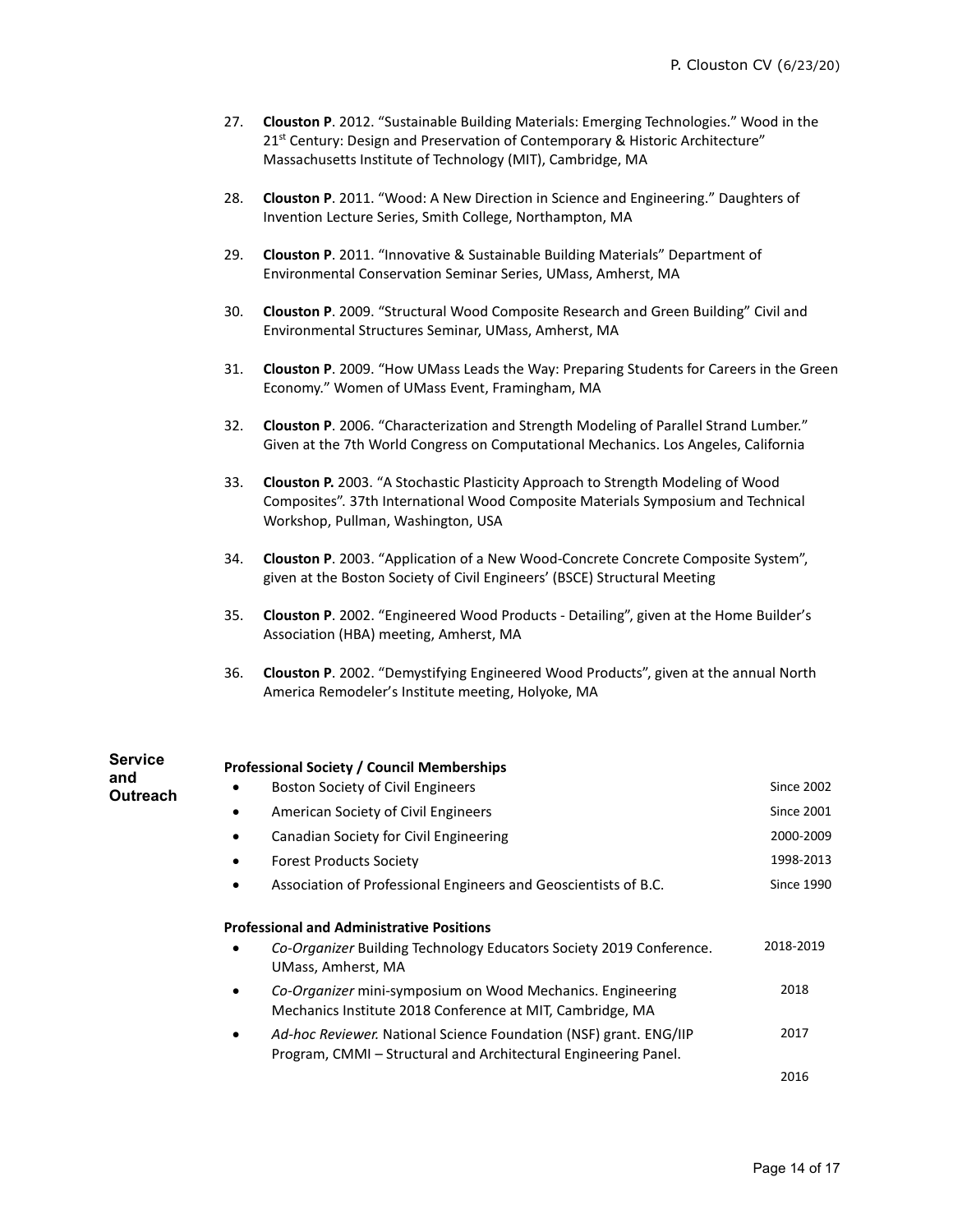|   | International Board Member and Co-Organizer mini-symposium on Wood<br>Engineering Education Initiatives. 2016 World Conference on Timber<br>Engineering (WCTE 2016), Vienna, Austria                    | FY 2016                   |
|---|---------------------------------------------------------------------------------------------------------------------------------------------------------------------------------------------------------|---------------------------|
|   | Ad-hoc Reviewer. National Science Foundation (NSF) grant. ENG/IIP<br>Program, CMMI - Structural and Architectural Engineering Panel. (Natural<br>Hazards Engineering Research Infrastructure Division)  | FY 2015                   |
|   | Panel Member. National Science Foundation (NSF) grant. ENG/IIP<br>Program, PFI: AIR - Civil and Environmental Systems Panel                                                                             |                           |
|   | Session Chair. "Structural Composite Systems Track" 2014 World<br>Conference on Timber Engineering (WCTE 2014), Quebec, CA                                                                              | 2014                      |
|   | Department Personnel Committee Member                                                                                                                                                                   | 2012, 2013,<br>2014, 2018 |
|   | Associate Editor. American Society of Civil Engineering (ASCE), Journal of<br>Materials in Civil Engineering (JMCE)                                                                                     | <b>Since 2013</b>         |
|   | Ad-hoc Reviewer. Leaders Opportunity Fund   Canada Foundation for<br><b>Innovation Program</b>                                                                                                          | FY 2012                   |
|   | Panel Member. USDA, National Institute of Food and Agriculture (NIFA),<br>Institute of Bioenergy, Climate and Environment (IBCE), Forestry Products<br><b>Research Panel</b>                            | FY 2012                   |
|   | Panel Member. National Science Foundation (NSF) grant. Division of Civil<br>Mechanical and Manufacturing Innovation (CMMI), Structural Materials<br>and Mechanics (SMM).                                | FY 2011                   |
|   | Graduate Concentration Coordinator (GCC) of Building Systems<br>Concentration, Department of Environmental Conservation                                                                                 | <b>Since 2010</b>         |
|   | Panel Member. National Science Foundation (NSF) - Faculty Early Career<br>Development (CAREER) Grant. Division of Civil Mechanical and<br>Manufacturing Innovation, Structural Materials and Mechanics. | FY 2008                   |
|   | Founder and Coordinator. Professional Masters degree Option in Green<br><b>Building, University of Massachusetts</b>                                                                                    | 2007-2010                 |
|   | Committee Member. American Society of Civil Engineers (ASCE) Wood<br><b>Education Committee</b>                                                                                                         | <b>Since 2007</b>         |
|   | Symposium Organizer and Moderator. Wood Structures Symposium,<br>University of Massachusetts                                                                                                            | 2007, 2008<br>& 2011      |
| ٠ | Panel Member. United States Department of Agriculture (USDA) Small<br>Business Innovation Research (SBIR) Competitive Grant Program                                                                     | FY 2006                   |
|   | Northeast Representative. National Planning Committee for the National<br>Association of Professional Forestry Schools and Colleges (NAPFSC-NPC)                                                        | 2003-2006                 |
|   | Membership Chair / Section Correspondent. Forest Products Society,<br>Northeast Region                                                                                                                  | <b>Since 2005</b>         |
|   | Chair. Forest Products Society, Northeast Region                                                                                                                                                        | 2003-2005                 |
|   | Panel Member. United States Department of Agriculture (USDA) National<br>Research Initiative (NRI) Competitive Grant Program for Improved<br><b>Utilization of Wood Fiber</b>                           | FY 2004                   |
|   | Senator. Faculty Senate Council and Senate Committee on Committees,<br>University of Massachusetts                                                                                                      | 2001-2004                 |
|   | Vice-Chair and Program Chair. Forest Products Society, Northeast Region                                                                                                                                 | 2002-2003                 |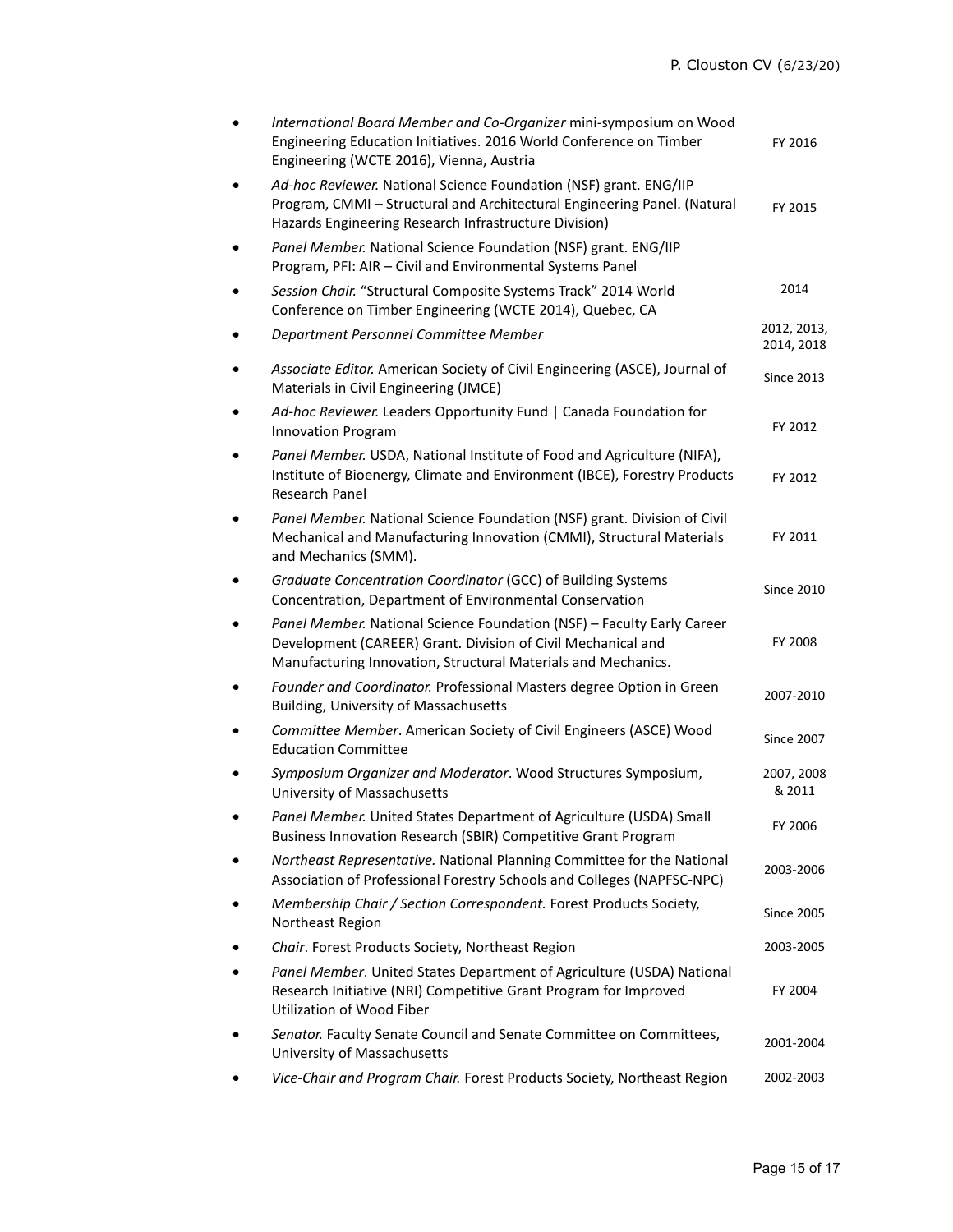Varies since 2001

- *International Conference Organizer and Moderator.* Forest Products Society Northeast Region Annual Conference, "Innovations in Wood Construction" May, 2003
- *Steering Committee Member.* Architecture + Design Program, University of Massachusetts 2002 <sup>2006</sup>
- *Adhoc Reviewer*
	- ASCE: Journal of Civil Engineering and Management
	- ASCE: Journal of Engineering Mechanics
	- ASCE: Journal of Materials in Civil Engineering
	- ASCE: Journal of Structural Engineering
	- ASTM: Journal of Testing and Evaluation
	- BioResources Journal: North Carolina State University
	- CGPublishing: International Journal of the Constructed Environment
	- The Canada Foundation for Innovation (CFI) Leaders Opportunity Fund
	- Elsevier: Construction and Building Materials
	- Elsevier: Composites Part B: Engineering
	- Elsevier: Composites Science and Technology
	- Forest Products Journal
	- IBPSA Journal of Building Performance Simulation
	- International Journal of Adhesion and Adhesives
	- Journal of Green Building
	- John Wiley and Sons Book Publishers
	- National Science Foundation (NSF) CMMI Hazard Mitigation and Structural Engineering Program
	- National Science Foundation (NSF) Industry & University Cooperative Research (I/UCRC) Program National Science and Engineering Research Council of Canada (NSERC) Discovery Grants Program
	- Open Access Journals: Journal of Civil Engineering and Construction **Technology**
	- Routledge: International Journal of Construction Education and Research
	- SAGE Open Manuscript
	- Springer: Journal of Wood Science
	- Springer: European Journal of Wood and Wood Products
	- Taylor and Francis: Wood Material Science and Engineering
	- USDA-CSREES (NRI) Competitive Grants Program Biobased Products and Bioenergy Production Research (71.2)
	- USDA Small Business Innovation Research (SBIR) Competitive Grant Program
- *Co-organizer and Facilitator.* Full day post-conference tour for World Co-organizer and Facilitator. Fair day post-conference tour for world<br>Conference on Timber Engineering (WCTE) Vancouver, BC
- *Researcher* at the Laboratoire de Mechanique et Technologie (LMT), École Normale Supérieure, Cachan - University Paris, France 1998–1999
- *Participant.* ASCE Wood Engineering in the 21st century: Research Needs and Goals Wood Workshop, Portland Oregon April 1997<br>and Goals Wood Workshop, Portland Oregon